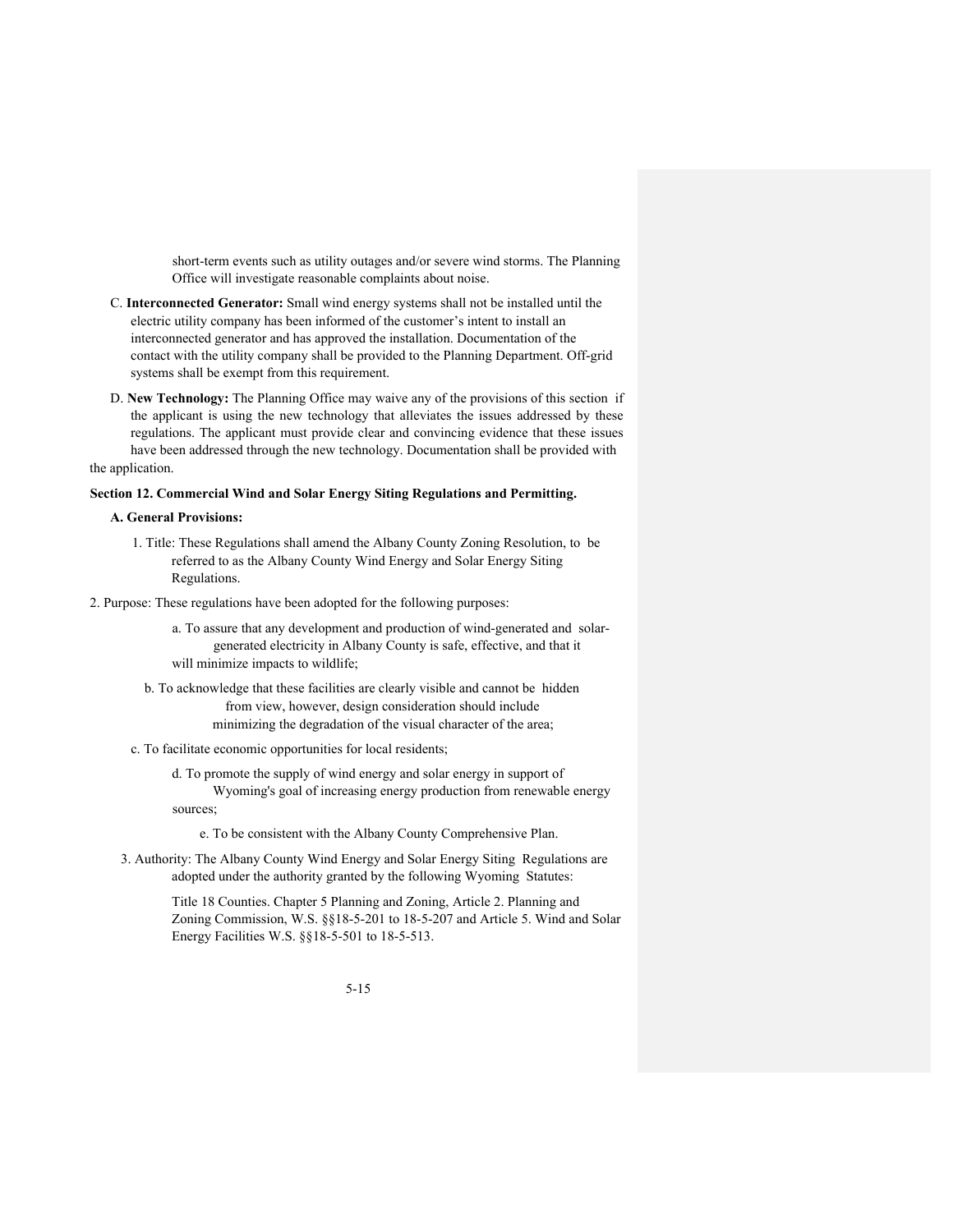Title 9 Administration of the Government. Chapter 8 Land Use Planning, Article 1. General Provisions, W.S. §§9-8-101 to 9-8-302.

4. Severability. If any section or provision of the Albany County Wind and Solar Energy Siting Regulations is adjudged invalid for any reason, the adjudication does not affect any other section or provision of these Regulations. These Regulations are declared to be severable.

# **B. Definitions:**

- 1. **Applicant**: The entity or person who submits to the County Planning Office an application for the siting of any Wind Energy Conversion System (WECS), WECS Project, Substation, or Solar Energy Facility Permit.
- 2. **Enlarge or Enlargement**: "Enlarge" or "enlargement" means adding additional wind turbines or solar arrays which are or energy capacity that is not permitted as part of an original permitting process. "Enlarge" or "enlargement" shall not include an improvement made to a permitted wind turbine that maintains the same surface space occupied by the structure that was previously permitted, regardless of the cost of the improvement.
- 3. **Financial Assurance**: Reasonable assurance, at the discretion of the Board of County Commissioners, from a credit worthy party that the costs associated with but not limited to construction, maintenance, consequences from abandonment or a failure to properly execute closure, post-closure costs are recoverable from applicant(s) under these Regulations.
- 4. **Operator**: The entity responsible for the day-to-day operation and maintenance of any WECS, WECS Project, Substation, or solar energy facility including any third party subcontractors.
- 5. **Owner**: The entity or entities with an equity interest in the WECS or solar energy facility, including their respective successors and assigns. Owner does not mean (i) the property owner from whom land is leased for locating the WECS (unless the property owner has an equity interest in the WECS) or solar energy facility; or (ii) any person holding a security interest in the WECS or solar energy facility solely to secure an extension of credit, or a person foreclosing on such security interest, provided that after foreclosure such person seeks to sell the WECS or solar energy facility at the earliest practicable date.
- 6. **Primary Structure**: Structures such as residences, commercial buildings, hospitals, and day care facilities. Primary structure excludes structures such as storage sheds and loafing sheds.
- 7. **Professional Engineer**: A qualified individual who is licensed as a professional engineer in the State of Wyoming.

# 5-16

8. **Solar Energy Facility:** "Solar energy facility" means a commercial facility with a

**Formatted:** Left, Indent: Left: 0.5" **Deleted:** an application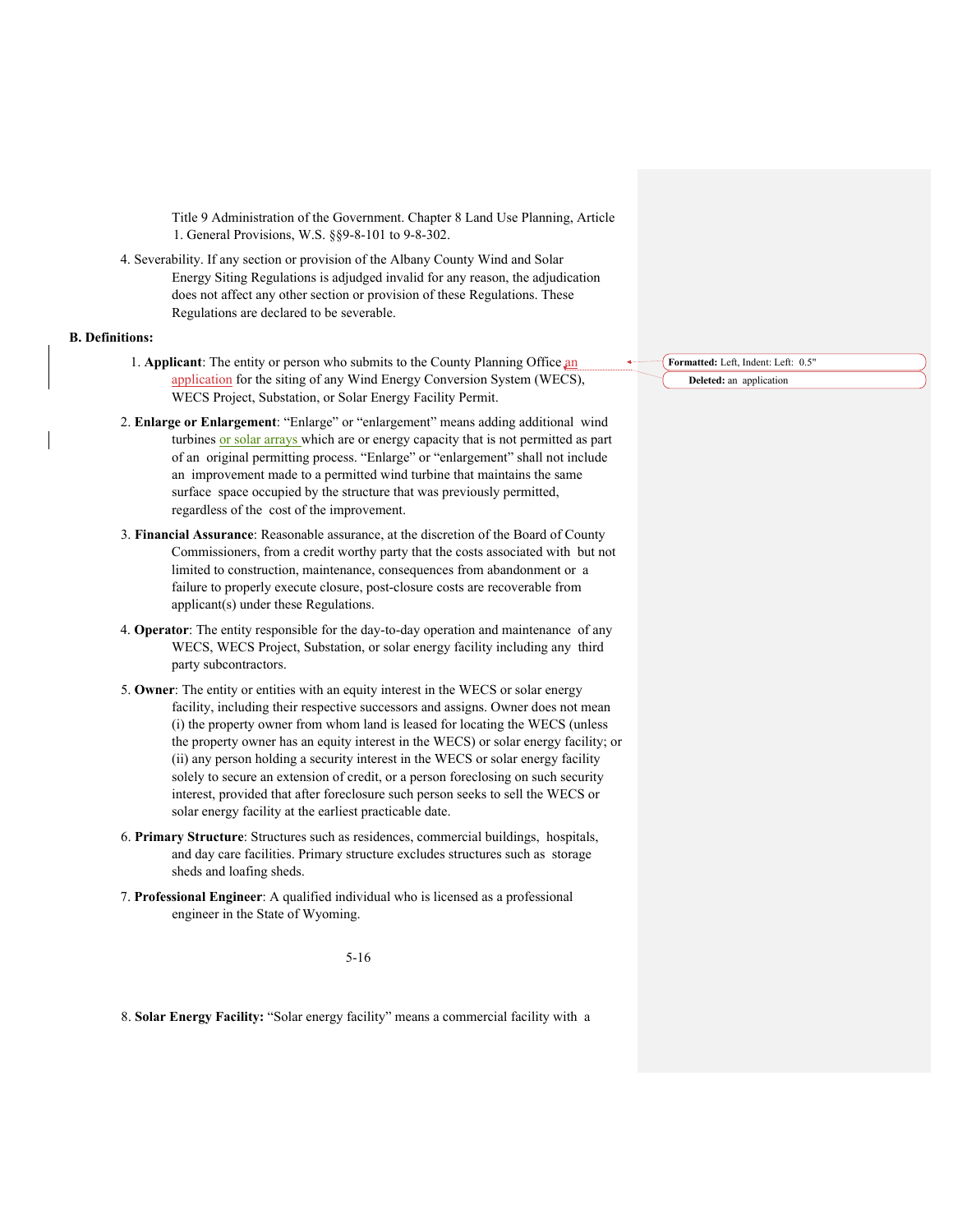rated power capacity of more than one-half (0.5) megawatt of electricity from solar power or the energy produced is not for personal use of the property owner that includes all lands where the owner or developer has rights to erect solar energy facilities, including lands for energy storage.

- 9. **Substation**: The apparatus that connects the electrical collection system of the WECS or solar energy facility and increases the voltage for connection with a utility's transmission line(s).
- 10. **Wind Energy Conversion System (WECS)**: All necessary devices that together convert wind energy into electricity, including the rotor, nacelle, generator, WECS Tower, electrical components, WECS foundation, transformer, and electrical cabling from the WECS Tower to the Substation and their support facilities, including transmission lines.
- 11. **Wind Energy Facility**: "Wind energy facility" means any wind powered electrical generation development consisting of an individual wind turbine or multiple wind turbines rated by the manufacturer to generate more than one and one-half  $(1.5)$ megawatt of electricity and includes all lands where the owner or developer has rights to
	- erect wind turbines.
- 12. **WECS Project**: The WECSs and associated support facilities including, but not limited to, roads, substations, operation and maintenance buildings, and permanent met towers as specified in the siting approval application and including the project area as defined by the Owner.
	- 13. **WECS Tower**: The support structure to which the nacelle and rotor are attached.
- 14. **WECS Tower Height**: The distance from the highest point of a vertical rotor blade to the top surface of the WECS foundation.
	- **C. Applicability:** These Regulations govern the siting of solar energy facilities and WECS, WECS Projects, and Substations that provide electricity to be sold to wholesale or retail markets, except that owners of WECS with an aggregate generating capacity of twenty five (25) kW or less who locate the WECS on their own property are not subject to these Regulations. WECS Towers shall be permitted in agricultural or industrial zoned districts. Approval of any WECS Project Permit or a Solar Energy Facility Permit does not preclude the need to obtain approved Zoning Certificates for individual structures, additions, and changes.
- **D. Prohibition:** It is unlawful to locate, erect, construct, or enlarge a solar energy facility or a wind energy facility without first obtaining a WECS project permit or a Solar Energy Facility Permit from the Board of County Commissioners, see §§18-5-502(a). WECS

5-17

projects shall be permitted by WECS project permits which allow each individual WECS

**Commented [1]:** Add quotation marks

# **Deleted:** 0

**Commented [2]:** We may want to increase that size. **Commented [MGB3R2]:** Increased to match the generally accepted definition of utility scale wind farms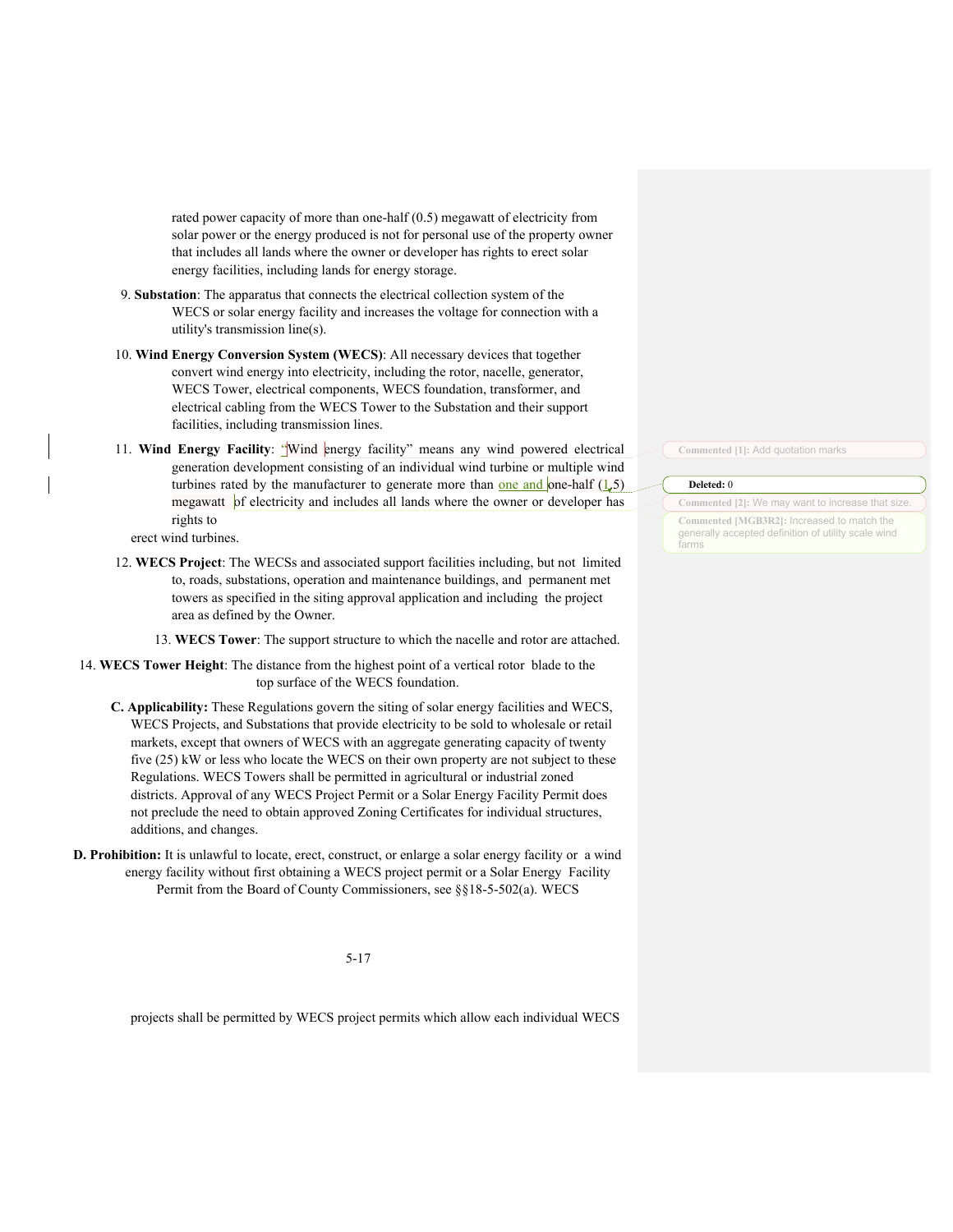to be moved within the project boundary as the variables of the individual project dictate.

# **E. Penalties:**

- 1. Any person violating subsection D above is liable for a civil penalty of not more than ten thousand (10,000) dollars for each violation. Each day of a continuing violation constitutes a separate offence.
- 2. Any wind turbine tower, wind generator, or solar facility erected in violation of this section shall subject the owner of the wind turbine tower, wind generator, or solar panels or array to a penalty of seven hundred and fifty (750) dollars per day for every tower or generator so erected.

### **F. Siting Approval Application:**

- 1. To obtain siting approval, the Applicant(s) must first submit a WECS Project Permit application, for a WECS Project, or a Solar Energy Facility Permit, for a solar energy facility, to the County Planning Office.
- 2. The WECS Project Permit application shall contain or be accompanied by the following information:
	- a. A Project Summary, including, to the extent available: (1) a general description of the project, including its approximate name plate generating capacity; the potential equipment manufacturer, type of WECSs, number of WECS, and name plate generating capacity of each WECS; the

maximum height of the WECS Towers and maximum diameter of the WECS rotor; the general location of the project; and (2) a description of the Applicant, Owner and Operator, including their respective business structures;

- b. The names, addresses, and phone numbers of the Applicants, Owners and Operators, and all property owners;
- c. A site plan for the installation of a WECS Project showing the planned location of each WECS Tower, anchor bases (if any), Primary Structures, property lines (including identification of adjoining properties), setback lines, public access roads and turnout locations, Substations, electrical cabling from the WECS Tower to the Substations' ancillary equipment, transmission lines, and layout of all structures within the geographical boundaries of any applicable setback;
- d. All required studies, reports, certifications, and approvals demonstrating compliance with the provisions of these regulations.

5-18

e. Letters of consent to construct from all surface property owners on which the WECS Project is located; and

| Deleted: or |
|-------------|
| Deleted:    |
| Deleted: or |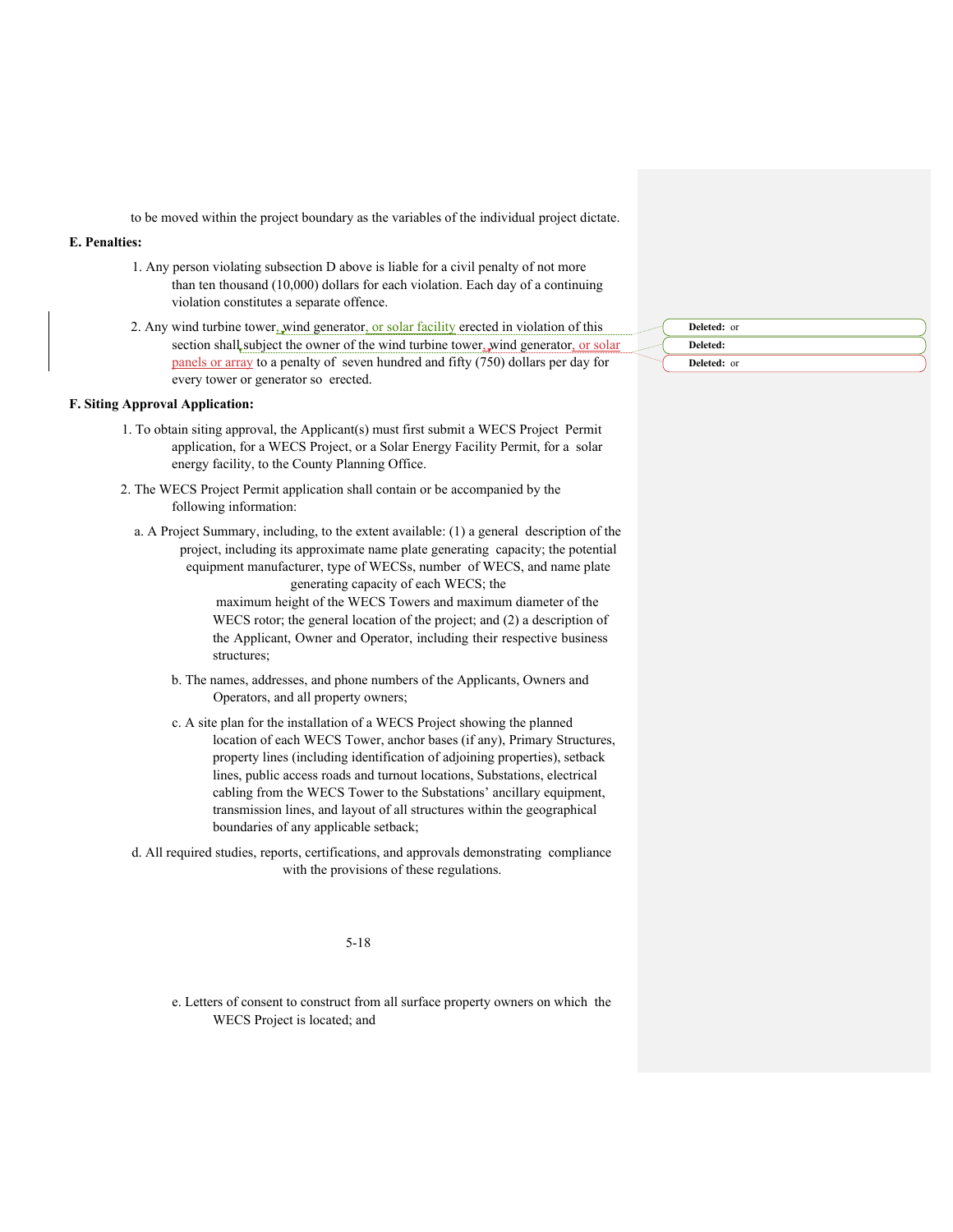- f. Any other information required by the County Planning Office as part of its zoning regulations.
- 3. The Solar Energy Facility Permit application shall contain or be accompanied by the following information:
	- a. A project summary, including, to the extent available: (1) a general description of the project, including its approximate name plate generating capacity; the potential equipment manufacturer, area of the entire project; and (2) a description of the Applicant, Owner and Operator, including their respective business structures;
	- b. The names, addresses, and phone numbers of the Applicants, Owners and Operators, and all property owners;
	- c. A site plan for the installation of a solar energy facility showing the solar arrays, Primary Structures, property lines (including identification of adjoining properties), setback lines, public access roads and turnout locations, Substations, electrical cabling from the solar array to the Substations' ancillary equipment, transmission lines, and layout of all structures within the geographical boundaries of any applicable setback;
	- d. All required studies, reports, certifications, and approvals demonstrating compliance with the provisions of these regulations.
		- e. Letters of consent to construct from all surface property owners on which the solar energy facility is located; and
		- f. Any other information required by the County Planning Office as part of its zoning regulations.
- 4. Application and Approval Process.
	- a. Application Submission. A completed application, signed by the owner(s) and applicant shall be submitted to the County Planning Office.
		- b. Certified list of adjacent property owners. A certified list of adjacent property owners shall be submitted to the Planning Office. Adjacent property owners are defined as within a five (5) mile radius of the WECS Project's exterior boundaries or within a one (1) mile radius of a proposed solar energy facility's exterior boundaries.

This list shall be obtained from the real estate records filed with the Albany County Clerk's Office or the assessment records on file with the Albany County Assessor's Office or the appropriate governing body. Use

5-19

of any information which is not up-to-date shall not invalidate this notice requirement. A title insurance company, a Professional Engineer, a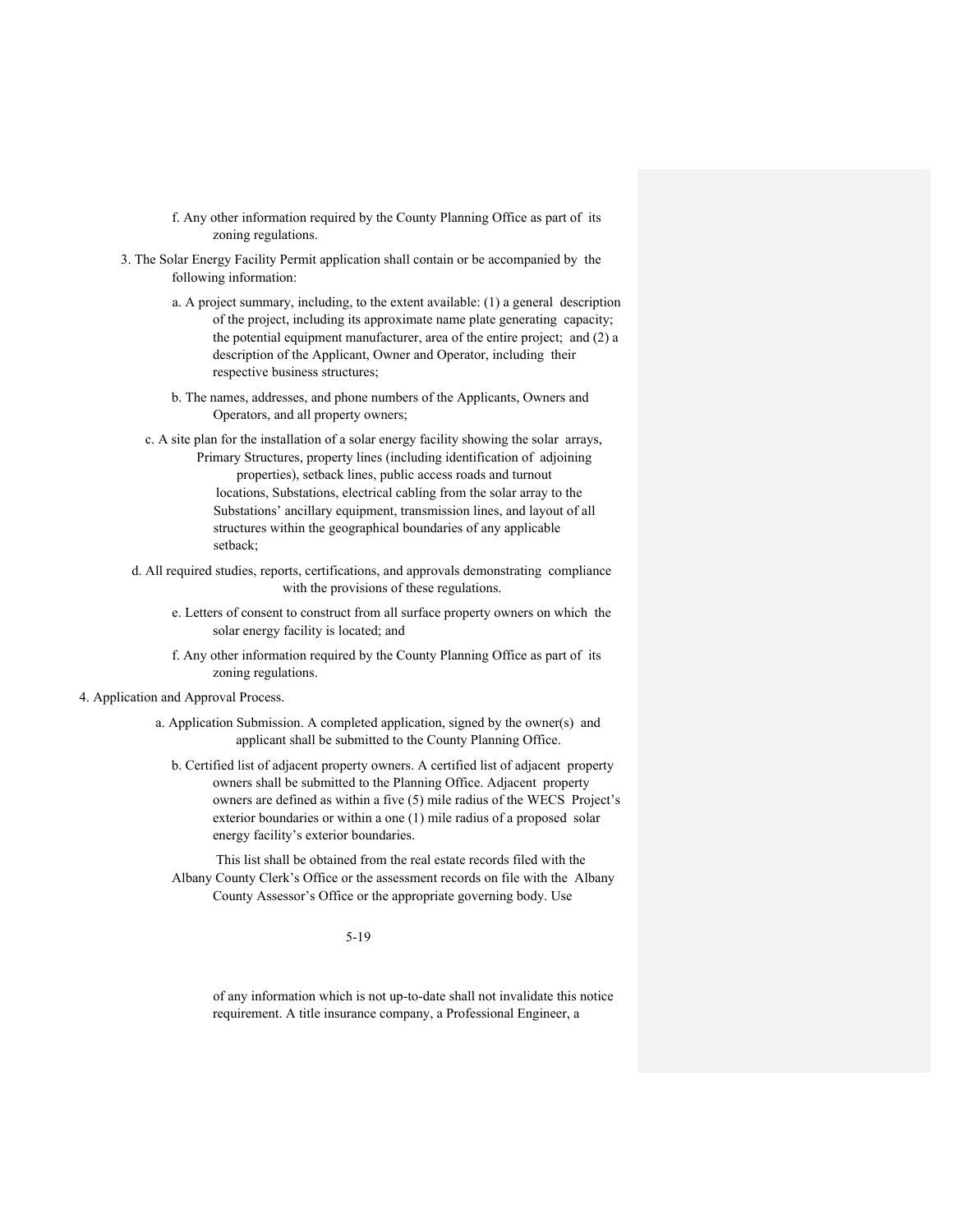Professional Land Surveyor, or an attorney must certify the list.

- c. Notice Requirements. The following notice requirements must be met. If all notice requirements are not timely given, a WECS project permit or a Solar Wind Energy Facility permit shall not be granted.
- 1) Mail: Applicant shall be responsible for mailing notice, by certified mail, to property owners identified on the certified list of property owners (see subsection b above), to Wyoming

Department of Transportation and to incorporated municipalities within twenty (20) miles of the WECS Project or solar energy facility. If the applicant is not the property owner of the proposed development site, notice shall be sent in the described manner to the property owner(s). Notice of pending proposals for development shall be given at least fourteen (14) days prior to the Planning and Zoning Commission meeting and at least twenty (20) days prior to the Board of County Commissioners public hearing. Right-of-way and easements shall not be considered as dividing properties.

Applicant shall submit to the Planning Office both an affidavit of mailing of the certified mail notice and copies of the signed return by recipients of the notice. The affidavit and the receipt copies shall be submitted to the Planning Office at least five (5) days prior to the respective Planning and Zoning Commission and Board of County Commissioners meetings.

2) Publication: the Planning Department shall propose and place in the local newspaper with largest circulation and on the county website a legal notice of the proposed development. The publication shall provide at least fourteen (14) days notice of a development proposal hearing before Planning and Zoning

> Commission and twenty (20) days notice prior to the hearing before the Board of County Commissioners.

3) Signage: The applicant shall obtain at the time of the application submission, at least one (1) sign to be placed along and clearly visible from each publicly used road abutting the property. The sign shall state the property is being proposed for development and shall give contact information for the Planning Department. The sign(s) shall be posted at least fourteen (14) days prior to

consideration of a development proposal before the Planning and

5-20

Zoning Commission and the Board of County Commissioners. Applicant is responsible for return of the sign(s) in as good a

#### **Commented [MGB5R4]:** And this one!

**Deleted:** twenty **Deleted:** 2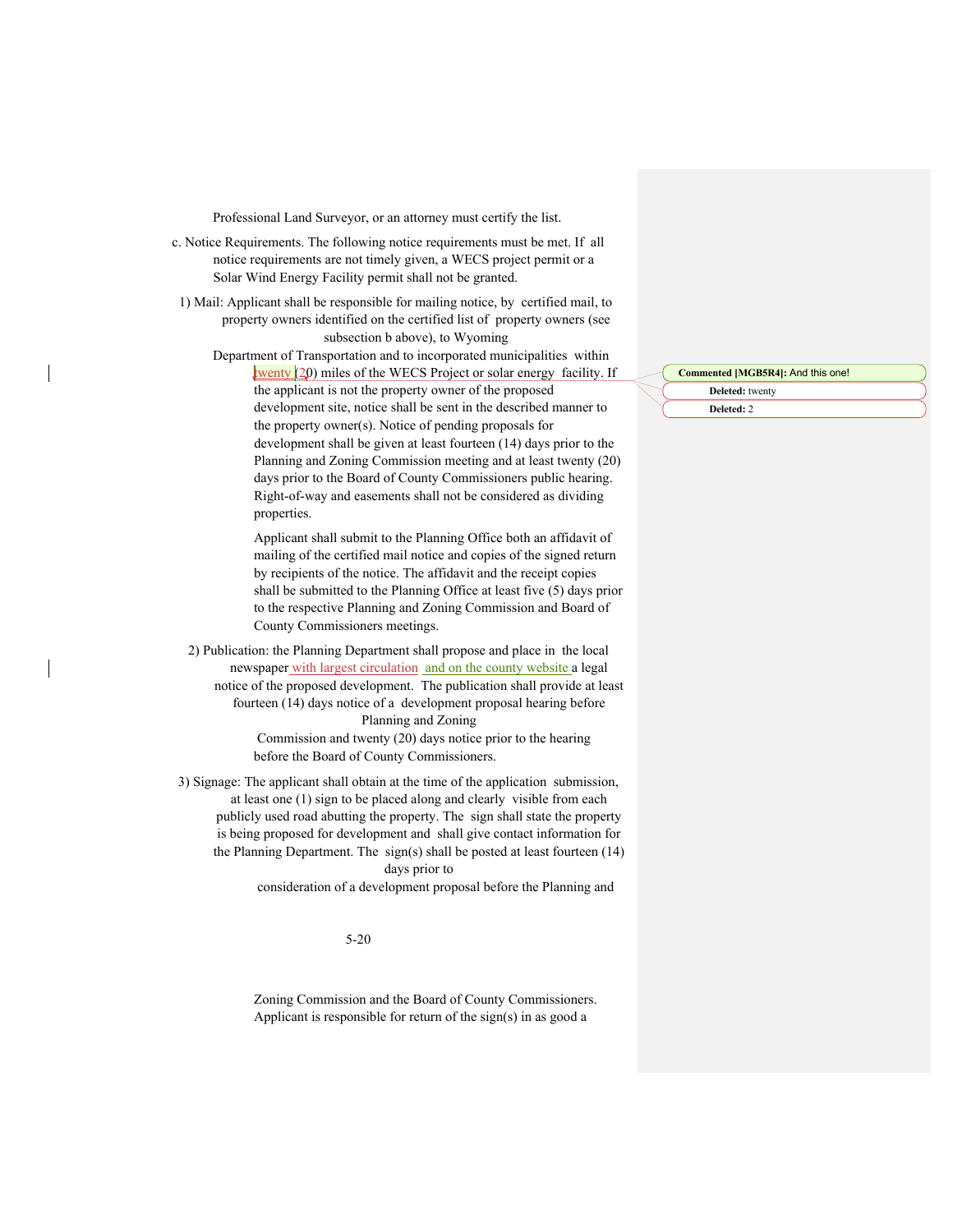condition as when obtained, except for reasonable wear and tear.

- 4) Fee: Applicant shall remit a fee in the amount of one hundred (100) dollars to cover notice expenses at the time of filing a development proposal. This fee shall be in addition to the application filing fee.
	- 5) Contents of Notice: All mailed and publication notices shall include a brief description of the solar energy facility or WECS Project including the name of the applicant, its location, the projected number and capacity of turbines (for WECS projects), and likely routes of ingress and egress and the likely location of electric transmission and other related facilities; contact information for the Planning Department; and invite the public to submit comments, identify the location, date, time and reviewing body for the public meeting or hearing.
- 6) Notice to record owners and claimants of mineral rights: Before submitting the application, record owners of mineral rights located on and under lands where the wind energy facility or the solar energy facility will be constructed shall be notified. The notice shall consist of a statement of the applicant's intention to construct the project, features of the project, a legal description of the

boundaries of the project, locations where the application may be examined, and persons to contact for additional information. Notice shall be provided by first class mail to all record owners of mineral rights whose identity and current addresses are readily obtainable from publicly available documents and notice shall be published twice in a newspaper of general circulation and on the county website. Copies of the notice and any other pertinent documentation shall be provided to the Planning Office with the application and will be part of the record.

d. Planning and Zoning Review and Recommendation. The Planning and Zoning Commission will review the application at a regular or special meeting and make findings and certify a recommendation to the Board of County Commissioners.

e. Board of County Commissioners Review and Decision.

1) Review of Application for Completeness: Upon receipt of an application, the Board of County Commissioners shall conduct a

5-21

review of the application to determine completeness. If the application is determined to be incomplete by the Board, a list of deficiencies shall be provided to the applicant within thirty (30)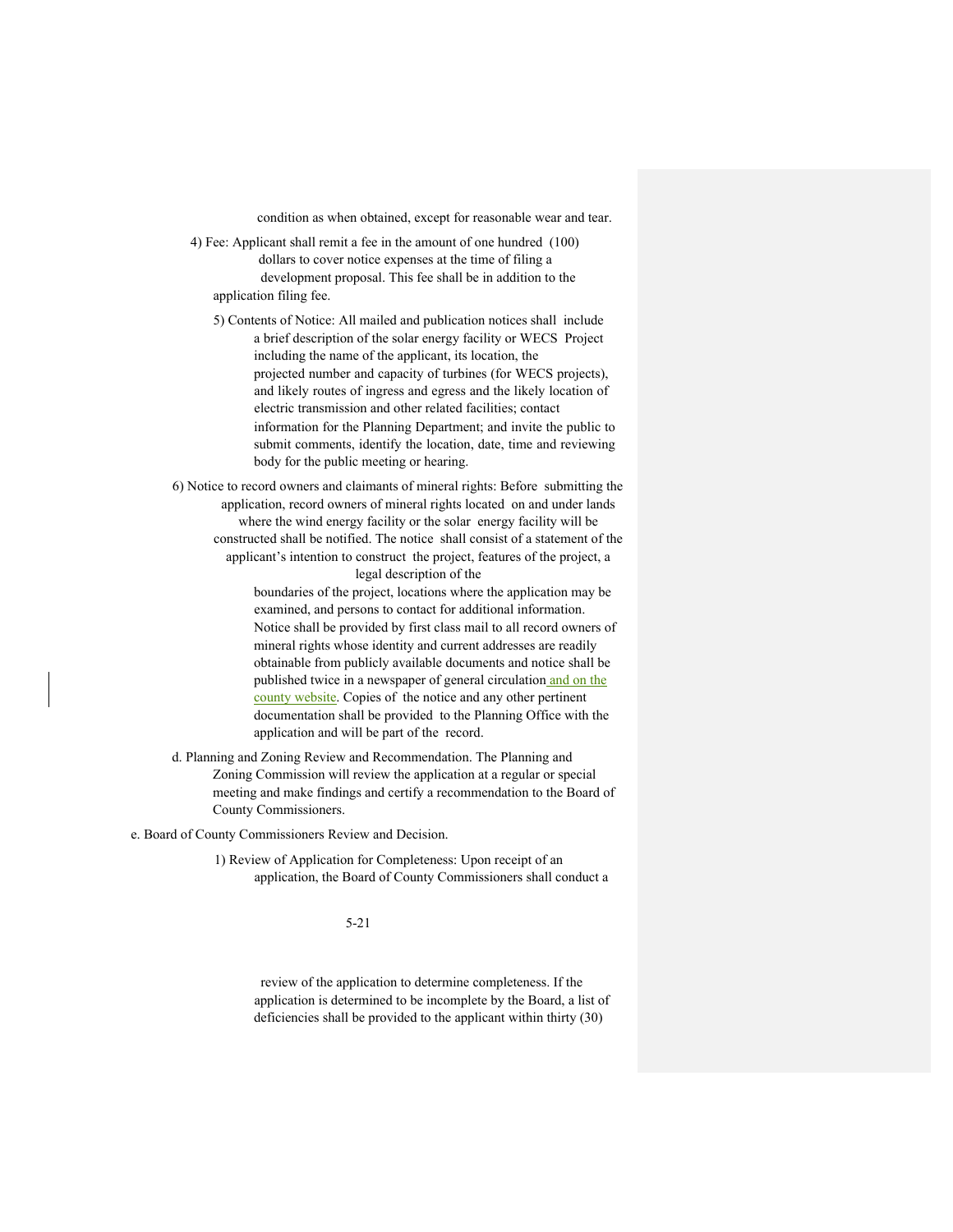days of receipt of the application by the Board. The applicant will then have thirty (30) days to correct the deficiencies. Once an application is deemed complete, the applicant will be notified of the date and time of the required public hearing before the Board.

2) Public Hearing: The Board of County Commissioners shall hold a public hearing prior to acting on the application. The required public hearing must be held no less than forty-five (45) days and not more than sixty (60) days after determining that the application is complete. Written comments on the application shall be

> accepted for not less than forty-five (45) days after determining that the application is complete.

3) Final Decision: In order to give final approval of the WECS Project Permit or the solar energy facility, the Board of County Commissioners must be able to make required findings of fact and conclusions of law, determining that each impact shall be

mitigated, if deemed necessary, ensuring compatibility with adjacent uses. The Board of County Commissioners must make a decision to either approve or deny the application within forty-five (45) days of a public hearing. A copy of the decision shall be served upon the applicant.

f. Findings Necessary for Approval. The Board of County Commissioners must make the following findings:

1) That the Applicant has provided such site plans and/or survey maps as required.

2) That the proposed WECS Project or solar energy facility will not adversely affect the public health, safety, and welfare of the community in a statistically meaningful way.

3) That the proposed WECS Project or solar energy facility shall not adversely affect the public interest by overburdening County

services.

4) That the applicant has adequately addressed the following impacts:

i. Economic or Social Impacts: Demonstrate that the applicant has addressed any complaints specified during the public comment period concerning any negative economic

5-22

or social impacts. In addition, other impacts identified by studies or reports for the project concerning economic or social impact shall be addressed.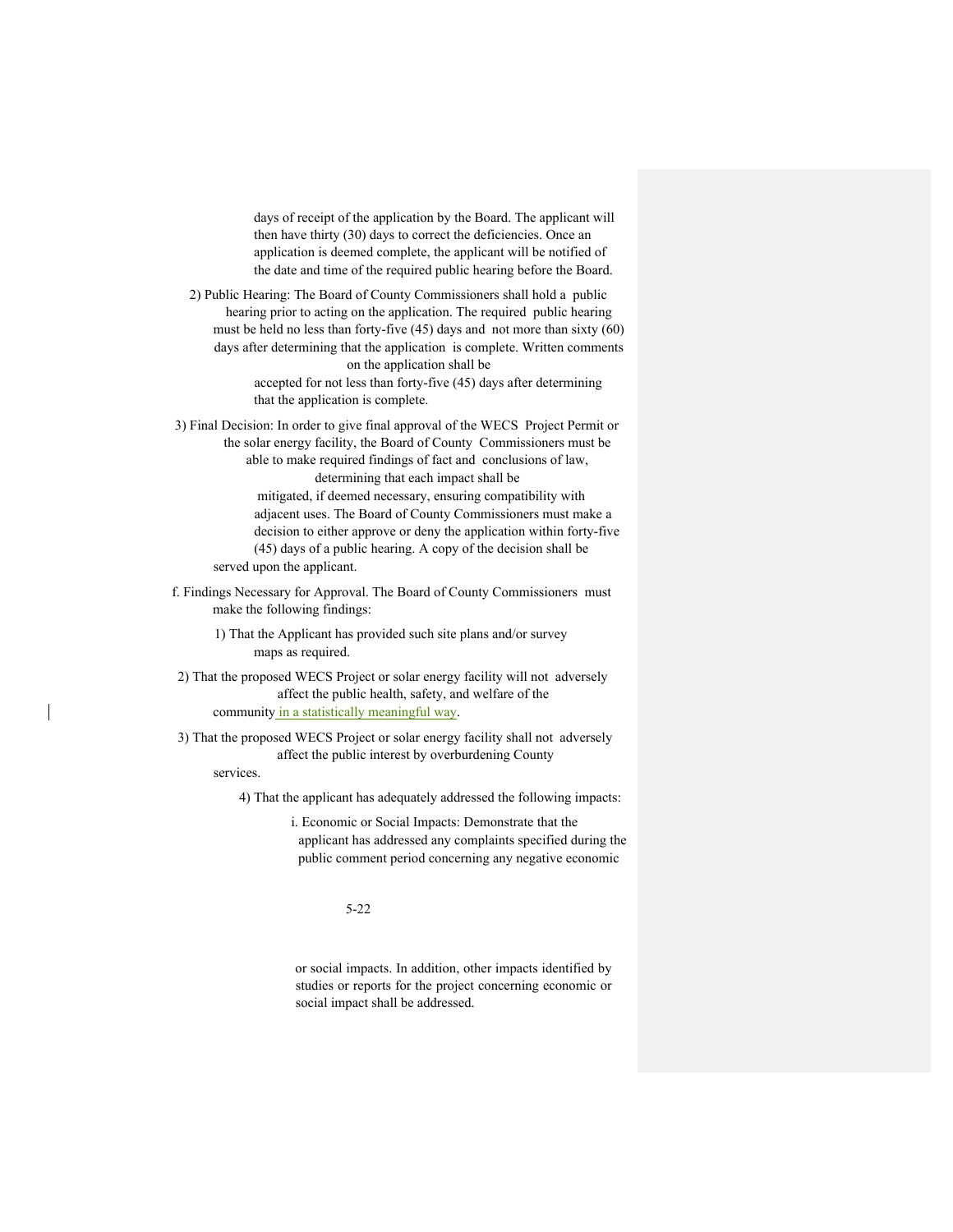| ii. Air Quality: Mitigate any air quality impact at or beyond the property<br>line: fumes, smoke, odor, dust, heat, etc.                                                                                                                                                                                                                                                                                                                                                                                                                                                                                                                                                                                                                                 |  |
|----------------------------------------------------------------------------------------------------------------------------------------------------------------------------------------------------------------------------------------------------------------------------------------------------------------------------------------------------------------------------------------------------------------------------------------------------------------------------------------------------------------------------------------------------------------------------------------------------------------------------------------------------------------------------------------------------------------------------------------------------------|--|
| iii. Water Quality: Mitigate any water quality impacts.                                                                                                                                                                                                                                                                                                                                                                                                                                                                                                                                                                                                                                                                                                  |  |
| iv. General Nuisances. Minimize light, glare, heat, noise, vibration,<br>odors, fumes, smoke, or other nuisances<br>generated by the WECS Project or solar energy facility that<br>may affect off-site property owners whose residence is<br>located at least one-half (.5) mile or five and one half (5.5)<br>times the tower height, whichever is greater, from the<br>facility.                                                                                                                                                                                                                                                                                                                                                                       |  |
| v. Soil Disturbance: Show that soil disturbance on the site will be<br>minimized and that appropriate measures will be taken<br>to restore disturbed areas to its former state.                                                                                                                                                                                                                                                                                                                                                                                                                                                                                                                                                                          |  |
| vi. Wildlife Impacts: Show that the WECS Project or the solar energy<br>facility will not be a significantly negative impact on wildlife species<br>in the area. For WECS Projects<br>specifically, the applicant shall show that their project is<br>consistent with the Wyoming Game and Fish Department's<br>document entitled "Wildlife Protection Recommendations<br>for Wind Energy Development in Wyoming" (November<br>17, 2010) and that it will follow recommendations made by<br>the Wyoming Game and Fish Department. Solar energy<br>facilities will follow recommendations of the Wyoming<br>Game and Fish Department. Any reports prepared for the<br>Wyoming Industrial Siting Council to address wildlife<br>impacts shall be provided. |  |
| vii. Cultural Resource Impacts. Show that appropriate measures will<br>be taken to mitigate disturbance of any cultural resources<br>on the site. Any reports prepared for the Wyoming<br>Industrial Siting Council to address cultural resource<br>impacts shall be provided.                                                                                                                                                                                                                                                                                                                                                                                                                                                                           |  |
| viii. If this project requires review by Industrial Siting Council, the applicant<br>shall not be required to address vi) Wildlife Impacts or vii) Cultural<br>Resource Impacts of this<br>subsection.                                                                                                                                                                                                                                                                                                                                                                                                                                                                                                                                                   |  |
|                                                                                                                                                                                                                                                                                                                                                                                                                                                                                                                                                                                                                                                                                                                                                          |  |

**Deleted:** .

5-23

5. The Applicant shall notify the County Planning Office of any changes to the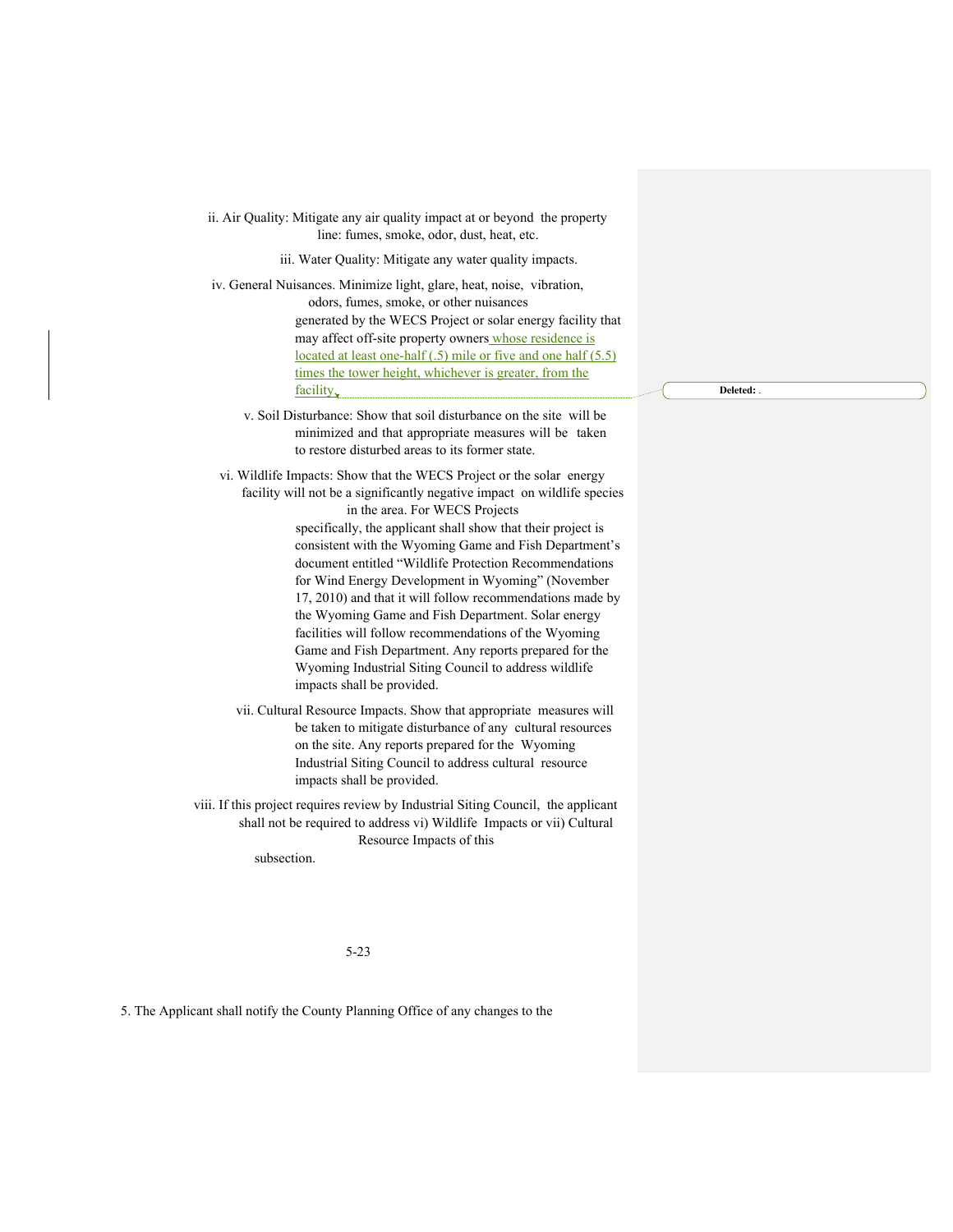application information that occur while the WECS project or the solar energy facility application is pending fourteen days (14) in advance of any hearings.

- 6. The WECS Project Permit or the Solar Energy Facility Permit expires within five (5) years of its date of approval by the Board of County Commissioners unless:
	- a. The Applicant has substantially commenced WECS Project or solar energy facility construction under an approved Albany County permit; or
	- b. The Applicant has submitted evidence acceptable to the Board of County Commissioners that the WECS Project or the solar energy facility is still viable and the delay in construction is caused by project management or coordination issues that are pending resolution in the near future.
- 7. The Board of County Commissioners may renew the permit for an additional five (5) year term. If the WECS Project or the solar energy facility is not completed once the additional term ends, the applicant must apply for a new WECS Project Permit or Solar Energy Facility Permit to proceed with the project.

## **G. Design and Installation:**

- 1. Design Safety Certification for WECS Projects. Following the granting of WECS Project under these Regulations, a Professional Engineer shall certify, as part of the Zoning Certificate application, prior to construction that the foundation and tower design of the WECS is within accepted professional standards, given local soil and climate conditions.
- 2. Color for WECS Projects. Towers and blades shall be painted white or gray or another non-reflective, unobtrusive color as agreed to by the County Planner and the Applicant that will help the project blend with the natural visual character of the area.
- 3. Noise for WECS Projects. Noise associated with WECS operation shall not exceed fifty-five (55) dBA as measured at any point along the common property lines between a nonparticipating property and a participating property.
	- a. This level may be exceeded during short-term events such as utility outages, severe weather events, and construction or maintenance

operations.

- b. This standard shall not apply along any portion of the common property line where the participating property abuts state or federal property.
- c. Noise levels may exceed the fifty-five (55) dBA limit along common property lines if written permission, as recorded with the Albany County Clerk, is granted by the affected adjacent non-participating property

5-24

owners. This permission is assumed in any sale of the property that may occur.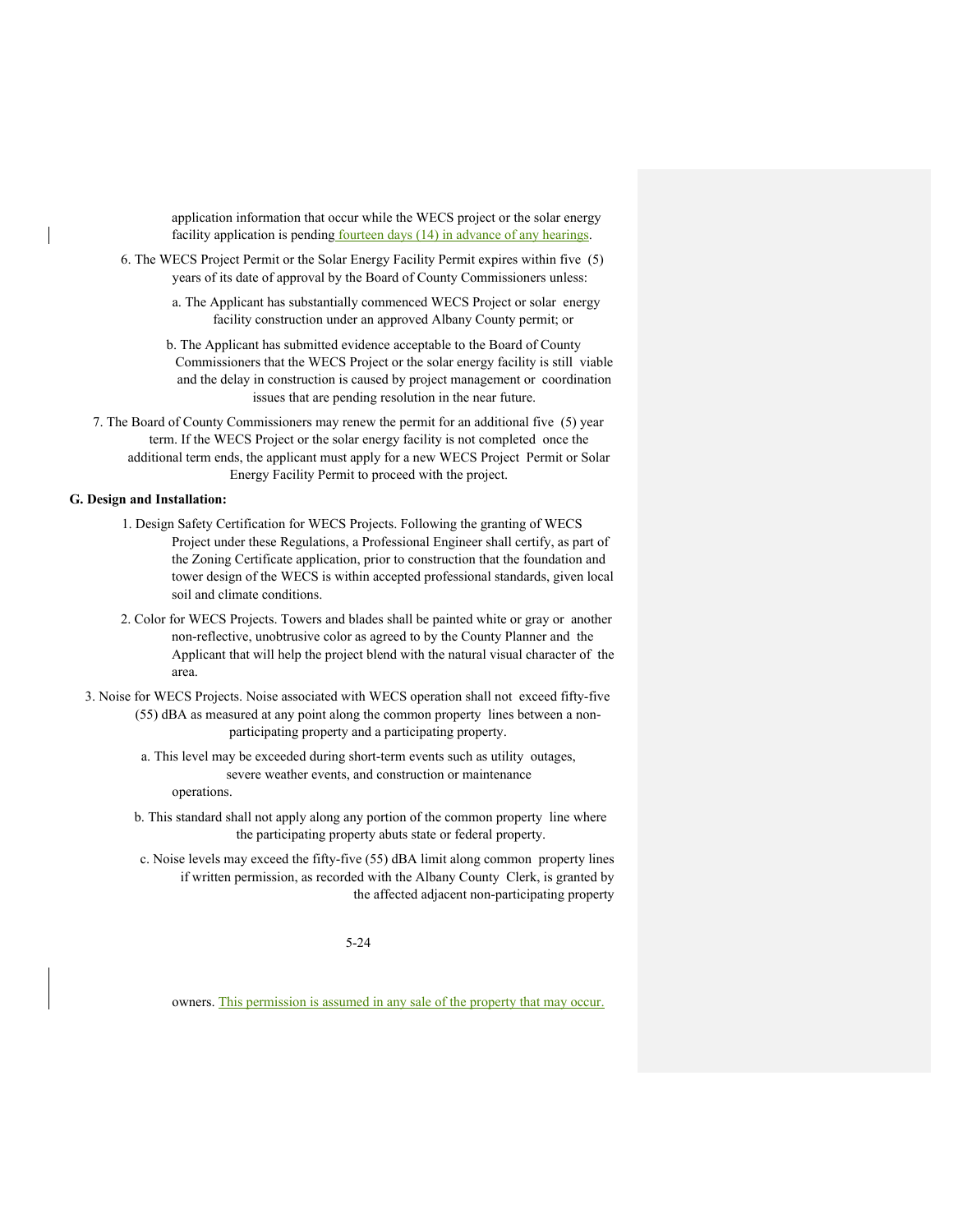d. A noise study shall be provided that documents noise levels at the property lines will meet the standards above. The study must be completed by a professional engineer licensed in the State of Wyoming.

4. Signage for WECS Projects. There shall be no signage, logo, advertising or promotional lettering of any type allowed on the WECS Towers, Nacelles, or blades with the exception of reasonable manufacturer safety warning and emergency contact signs. Any other signage shall only be allowed as approved by the County.

- 5. Warnings. A reasonably visible warning sign concerning voltage must be placed at the base of all pad-mounted transformers and substations.
	- 6. Climb Prevention for WECS Projects. All WECS Towers must be unclimbable by design or protected by anti-climbing devices.
- 7. Setbacks for WECS Projects.

a. All WECS Towers shall be set back at least one-half  $(5)$  mile or five and one half (5.5) times the tower height, whichever is greater, from a residential dwelling or occupied structure. The distance for the above setback shall be measured from the point of the Primary Structure

> foundation closest to the WECS Tower to the center of the WECS Tower foundation. The owner of the Primary Structure may waive this setback requirement. However, a WECS Tower shall not be located closer to a Primary Structure than one and one-tenth (1.10) times the WECS Tower Height.

- b. All WECS Towers shall be set back a distance of at least one and one tenth (1.10) times the WECS Tower Height from third party transmission lines and communication towers.
- c. All WECS Towers shall be set back a distance of at least one and one tenth (1.10) times the WECS Tower Height from adjacent property lines. This does not apply to property lines within WECS Projects.

d. All WECS Towers shall be set back a distance of one-half (.5) mile or five and onehalf (5.5) times the tower height, whichever is greater, from any platted subdivision unless this restriction is waived in writing by the owners of all lands included within the distance specified in this paragraph; however, all WECS Project structures shall be set back a distance of at least one and one-tenth (1.10) times the WECS Tower Height from the adjacent property line.

#### 5-25

e. All WECS Towers shall be set back a distance of one-half mile  $(0.5)$  mile from any incorporated municipality.

**Deleted: Deleted:** 1

**Deleted:** quarter **Deleted:** 2

f. All WECS Towers shall be set back a minimum of one-quarter (.25) mile from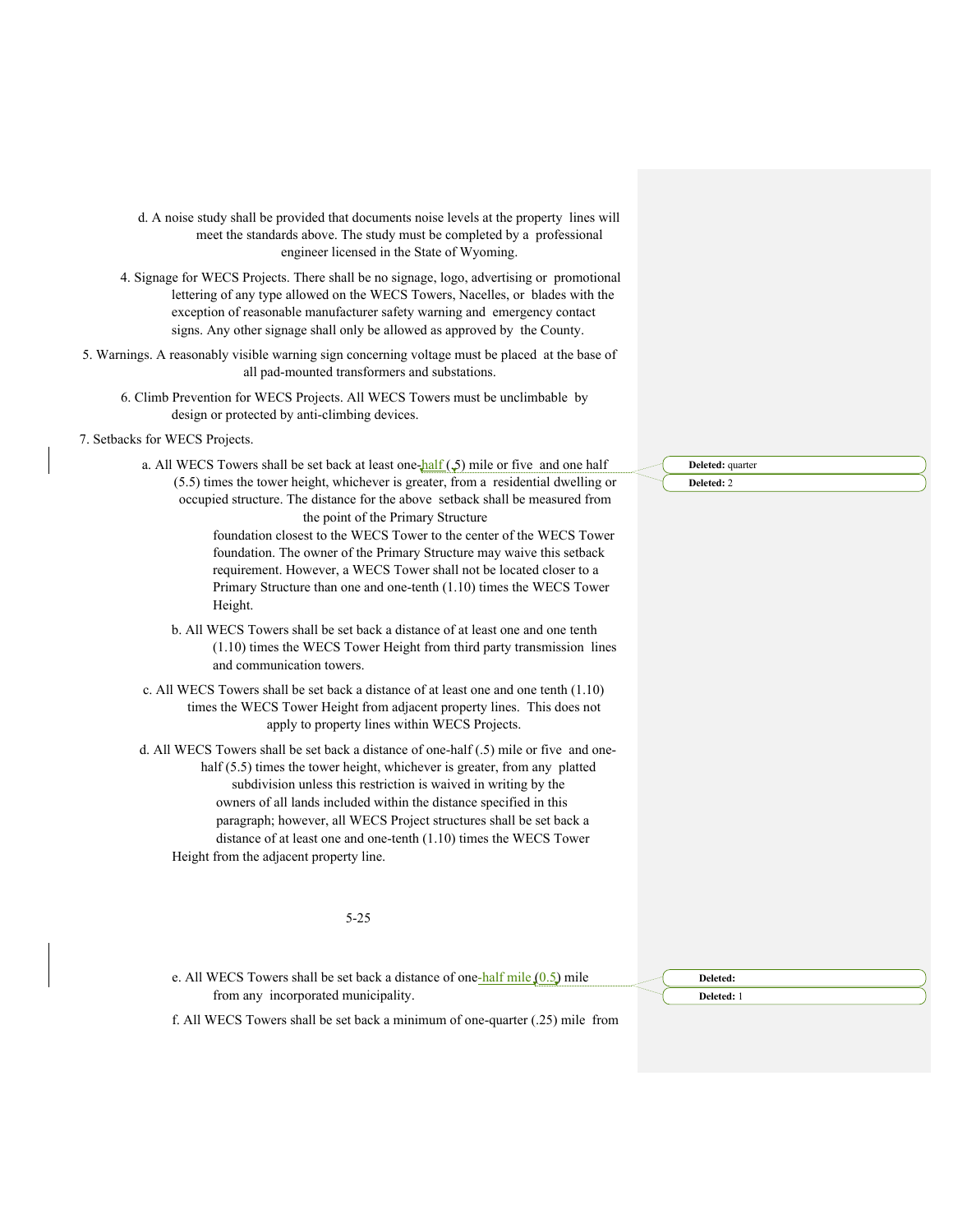the right-of-way of Interstate 80, Highway 34, 130 and 230, and U.S. Highway 287/30.

- g. All WECS Towers shall be set back a distance of at least one and one tenth (1.10) times the WECS Tower Height from public roads and railroads. Setback shall be measured from the edge of the road or rail rightof-way.
	- h. All WECS Towers shall be set back from State Parks and wildlife refuges a minimum of one-quarter (.25) mile.
- i. The applicant does not need to obtain a variance from the county upon waiver by either a municipality or property owner of any of the above setback requirements. Any waiver of any of the above setback
	- requirements shall run with the land and be recorded as part of the chain of title in the deed of the subject property. Copies of the signed waivers shall be furnished to the County Planning Office for inclusion in the application file.
	- j. Setback distances may be modified at the discretion of the Board of County Commissioners to minimize degradation, if any, of the visual, environmental, or acoustic character of the area, additional performance standards may be adopted by the Board of County Commissioners upon formal consideration, review, and public hearings.

## 8. Setbacks for Solar Energy Facilities.

- a. Solar energy facilities shall be setback three hundred (300) feet of an occupied structure or residence unless waived in writing by the owner of the structure or residence;
- b. Solar energy facilities shall be setback one hundred (100) feet of any outer boundary of the facility; and
- c. Solar energy facilities shall be setback two hundred (200) feet of any public road right-of-way.

d. The Board of County Commissioners may increase setbacks required from public road right-of-way beyond those required in this section to accommodate known big game animal migrations and frequent local wildlife movements and to reduce the risk of motor vehicle and big game collisions. The following may be consulted:

# 5-26

- 1) Wyoming Game and Fish Department for setbacks from public roads;
- 2) Wyoming Department of Transportation for setbacks from state highways;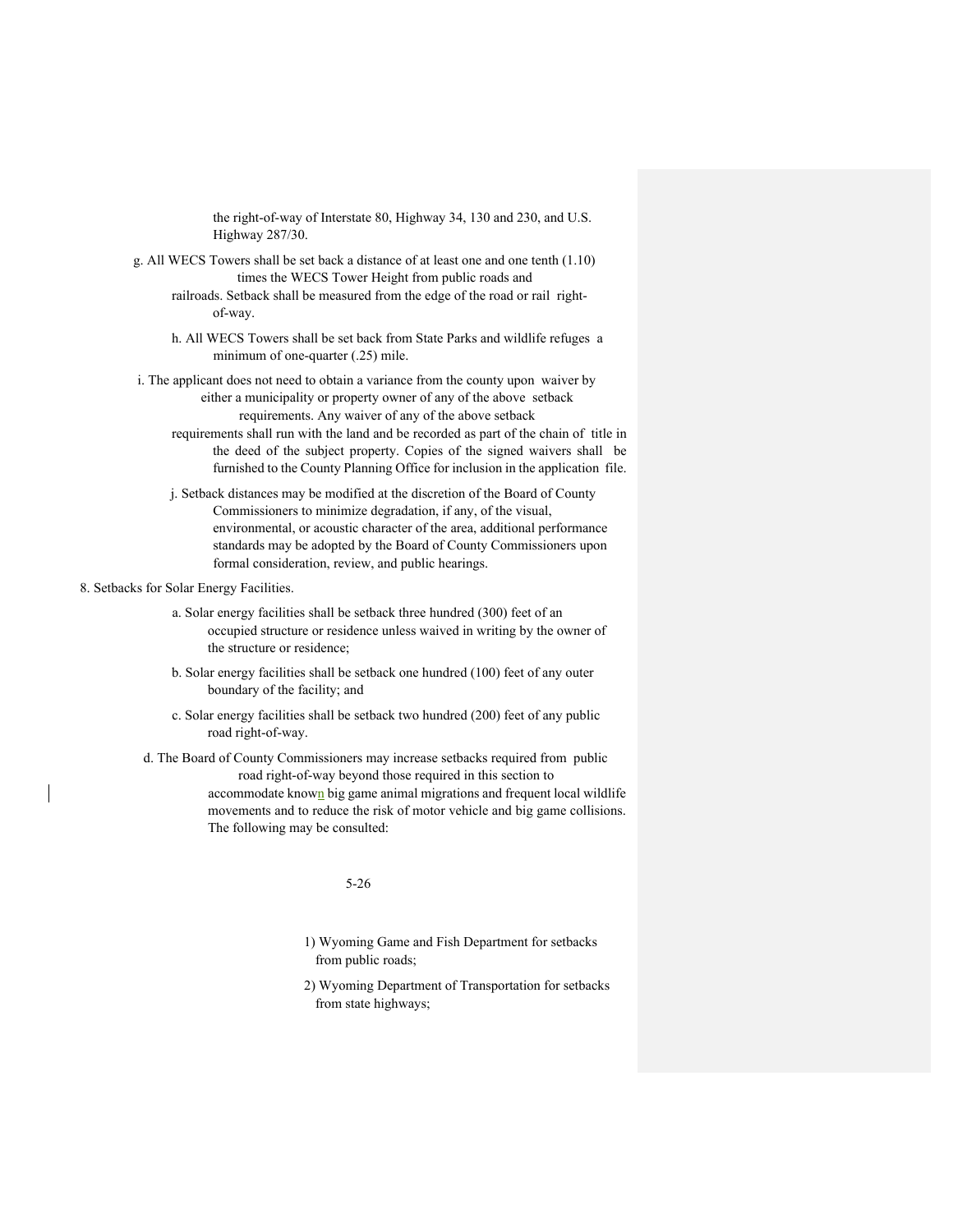3) Albany County Road and Bridge Department for setbacks from county roads.

#### 9. Use of Roads.

- a. Applicants, Owners, or Operators proposing to use any county, improvement district, municipal, or state roads, for the purpose of transporting any solar energy facility equipment of materials, WECSs or Substation parts and/or equipment for construction, operation, or maintenance of the solar energy facility, WECSs, or Substations shall:
	- 1) Identify all such public roads. Detailed mapping of haul routes shall be submitted after the specific haul routes have been identified. No public roads shall be used for construction activities related to a WECS Project or solar energy facility until specific haul routes have been identified and maps have been submitted to the County Planning Office and appropriate approvals obtained.
		- 2) Obtain access permits and utility crossing permits from the county.
		- 3) The Applicants shall include a traffic study of any public roads leading to and away from the proposed WECS Project or solar energy facility, and at the discretion of the Board of County Commissioners, may be requested to provide additional studies and reports prepared by qualified professionals to determine if impacts to public roads will occur.

If impacts are determined, a mitigation plan and/or long-term road maintenance agreement between the Applicant and Albany County will be required at the discretion of the Board of County Commissioners. Wyoming Department of Transportation may also require a road maintenance agreement with the Applicant for use and maintenance of state highways. If required, the long-term road maintenance agreement shall be fully executed prior to any development within the project boundaries.

4) If potential road impacts are determined to extend beyond County boundaries the Applicants will be responsible to contact all potentially impacted jurisdictions (other states or counties) and to provide written documentation of the contacts as well as written

# 5-27

statements from the jurisdictions that they are aware of the potential impact before submission of the proposal. If approval is not given by impacted jurisdictions, the applicant must designate new routes and receive approval before submission.

b. The County Planning Office may require the Applicants, Owners, or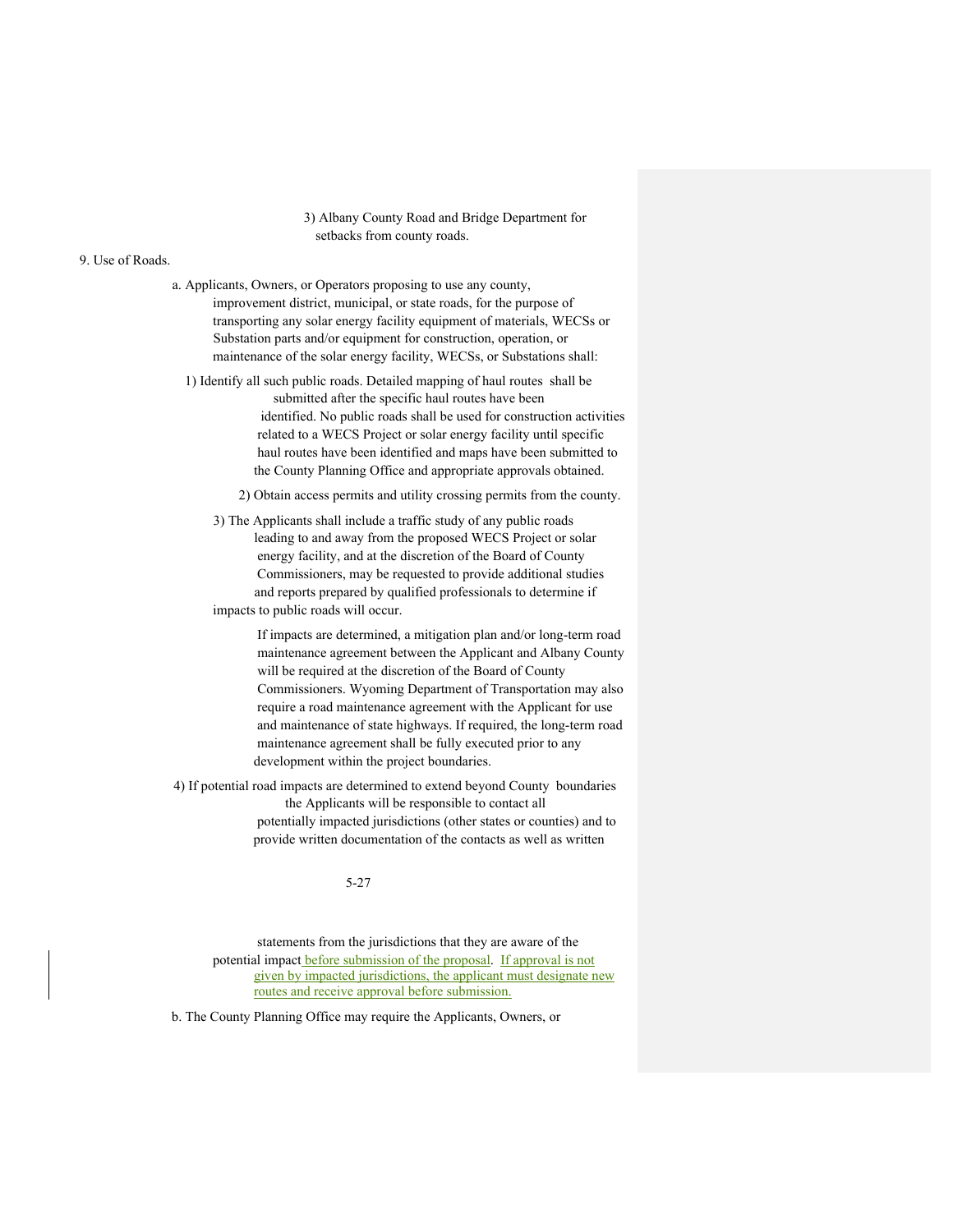Operators to do the following:

- 1) Conduct a pre-construction baseline survey to determine existing road conditions for assessing potential future damage; and
	- 2) Secure Financial Assurance in a reasonable amount at the discretion of the Board of County Commissioners for the purpose of repairing any damage to public roads caused by constructing, operating, or maintaining the WECS Project.
	- 3) The use of public roads and other infrastructure shall be in compliance of federal, state, and county regulations governing such activities. If degradation to or damage of public roads or other infrastructure by parties affiliated with the installation, operation, or maintenance of a WECS Project or a solar energy facility, these parties will bear all costs required to return the public roads or other infrastructure to their original or better condition prior to their use for the project. If Albany County has entered into any Memorandum of Understanding with any other counties in the proposed WECS Project, including counties in other states as applicable, the Owner shall furnish proof of compliance with the requirements of any such county.
- c. Private Roads: The applicant shall describe how private roads within the WECS Project or the solar energy facility will be designated as private roads and acknowledge that the County is not required to accept the dedication for public use, repair, or maintain any private road.
- d. Access: The applicant must provide documentation that adequate legal access is available to the WECS Project or solar energy facility.
- 10. Sediment Control. Owners or Operators shall do the following to minimize soil erosion and damage to existing vegetation during construction and maintenance of a WECS Project or solar energy facility:
	- a. Minimize disturbance and construction on erodible slopes.

b. Minimize the number of new roads and construction staging areas.

c. Minimize the grading width of roads. One-lane roadways with turn-outs are recommended.

5-28

d. Owners or Operators shall reclaim areas disturbed by construction activities with native vegetation as areas of the WECS Project or solar energy facility complete construction.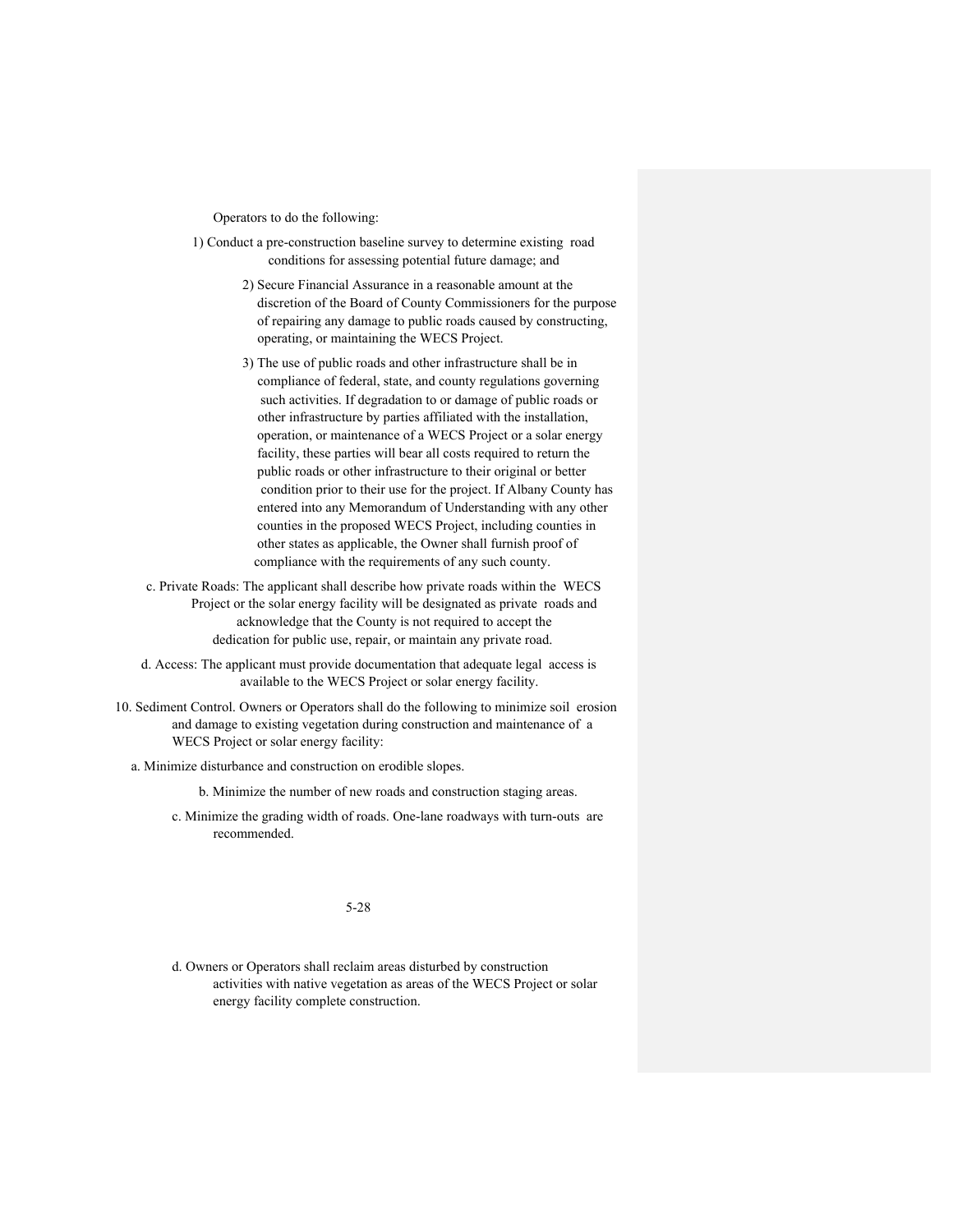11. Oversight of Project Construction. All phases of construction shall be routinely inspected by a professional licensed in the State of Wyoming. The inspector shall be contracted by the owner or operator of the project. The inspector shall inspect construction of the project and all standards required in the adopted WECS Permit. Monthly written reports shall be provided to the Albany County Planning Office. Laramie Rivers Conservation District must be consulted to ensure potential erosion impacts are mitigated and disturbed areas are revegetated with native grasses.

## **H. Operation.**

- 1. Maintenance.
- a. The owner of the WECS or solar energy facility must maintain and operate the WECS or solar energy facility in compliance with all state and federal occupational and environmental health and safety regulations. All WECS that remain inoperative for  $\frac{\text{ninger}}{90}$  days or longer must be removed unless the owner provides a written plan and schedule acceptable to the County Planning Office for refurbishing and reactivating
- inoperative WECS. The owner of the WECS shall submit to the County Planning Office a quarterly statement on that lists all WECS currently inoperative for longer than  $\frac{\text{pinety (90) days}}{\text{upity (90)}}$ .
- b. The Owners or Operators of the WECS or solar energy facility shall control and eradicate noxious and invasive weed species as designated by County Weed and Pest within the disturbed areas of the project, during and for a minimum of five (5) years after the life of the operation. This shall be maintained to the satisfaction of County Weed and Pest. The

Owners or Operators may choose to contract with the County or outside services to control weeds. Disturbed areas shall be preliminarily delineated at the time of application by the applicant and shall include, as a minimum, the proposed future easements for new roads, transmission lines, WECS, buildings, and any other property that may be disturbed or accessed by the Owner. If the delineated disturbed areas change, the Owner shall notify the County Weed and Pest District.

c. Periodic maintenance will include upkeep to all structures and grounds for aesthetics. Routine scheduled maintenance shall include the repainting of equipment and structures and ground work or landscaping as appropriate to the location.

5-29

#### 2. Interference for WECS Projects.

a. The Applicants shall provide the applicable microwave transmission providers and local emergency service providers (911 operators) copies of the project summary and site plan. To the extent that the above providers

**Deleted:** twelve (12) months or

**Deleted:** March 1st of each year

**Deleted:** twelve **Deleted:** (12) months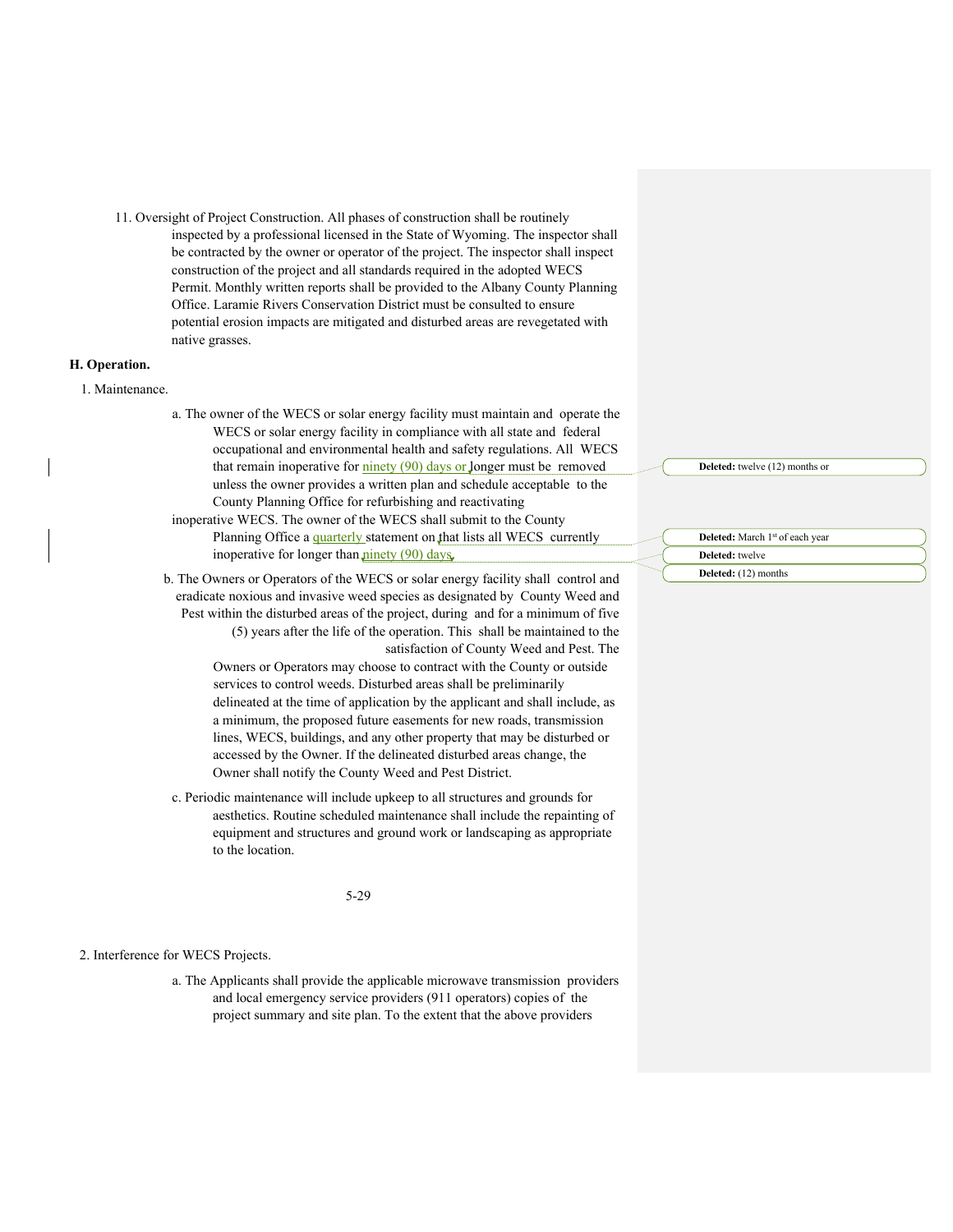demonstrate a likelihood of interference with its communications resulting from the WECS, the Applicants shall take reasonable measures to mitigate such anticipated interference. If these entities make subsequent changes to their equipment and systems such that an existing WECS Project interferes with their re-designed communications systems, the Board of County Commissioners shall not require the existing WECS Project to be moved or disassembled to remedy such interference.

b. If, after construction of the WECS the Owners or Operators receive a written complaint related to interference with emergency services communications, local broadcast of residential television, or other communications venues, the Owners or Operators shall take steps to respond to the complaint as reasonably feasible. The Owners or Operators of the WECS will bear any costs incurred to mitigate interference.

c. The Owners or Operators shall mitigate light impact on existing residences as reasonably feasible and still meet Federal Aviation Administration (FAA) requirements. The Board of County Commissioners shall require installation and maintenance of an aircraft detection lighting systems (ADLS) in order to mitigate light impacts to nearby residential areas, if approved by the FAA. Such FAA approved systems shall require the turbine tower warning lights to be off except when necessary to alert aircraft in the area. Lights shall remain off at night unless aircraft are detected within FAA proximity minimums in the area by the ADLS or if FAA requirements dictate otherwise. (Amended January 5, 2016)

3. Coordination with Local Emergency Response Agencies.

- a. The Applicants, Owners, or Operators shall submit to the local fire department and/or the Emergency Management Coordinator a copy of the site plan.
- b. The Applicant shall submit to the County Fire Warden, the Emergency Management Coordinator, and the County Sheriff an emergency management plan for review and comment prior to permit approval. If a WECS Project Permit or Solar Energy Facility Permit is granted, the plan shall be supplemental and revised following construction of the facility and prior to its operation if there are any variations in the facility's

5-30

construction which would materially impact the original emergency management plan.

4. WECS Project Mapping. The Owners or Operators shall provide the County Planning Office with a detailed map of the site within ninety (90) days of when operation begins. This map will include the geographic coordinates of each WECS structure, all roads within the WECS Project area, and public roads and

**Deleted:** If required, **Deleted:** s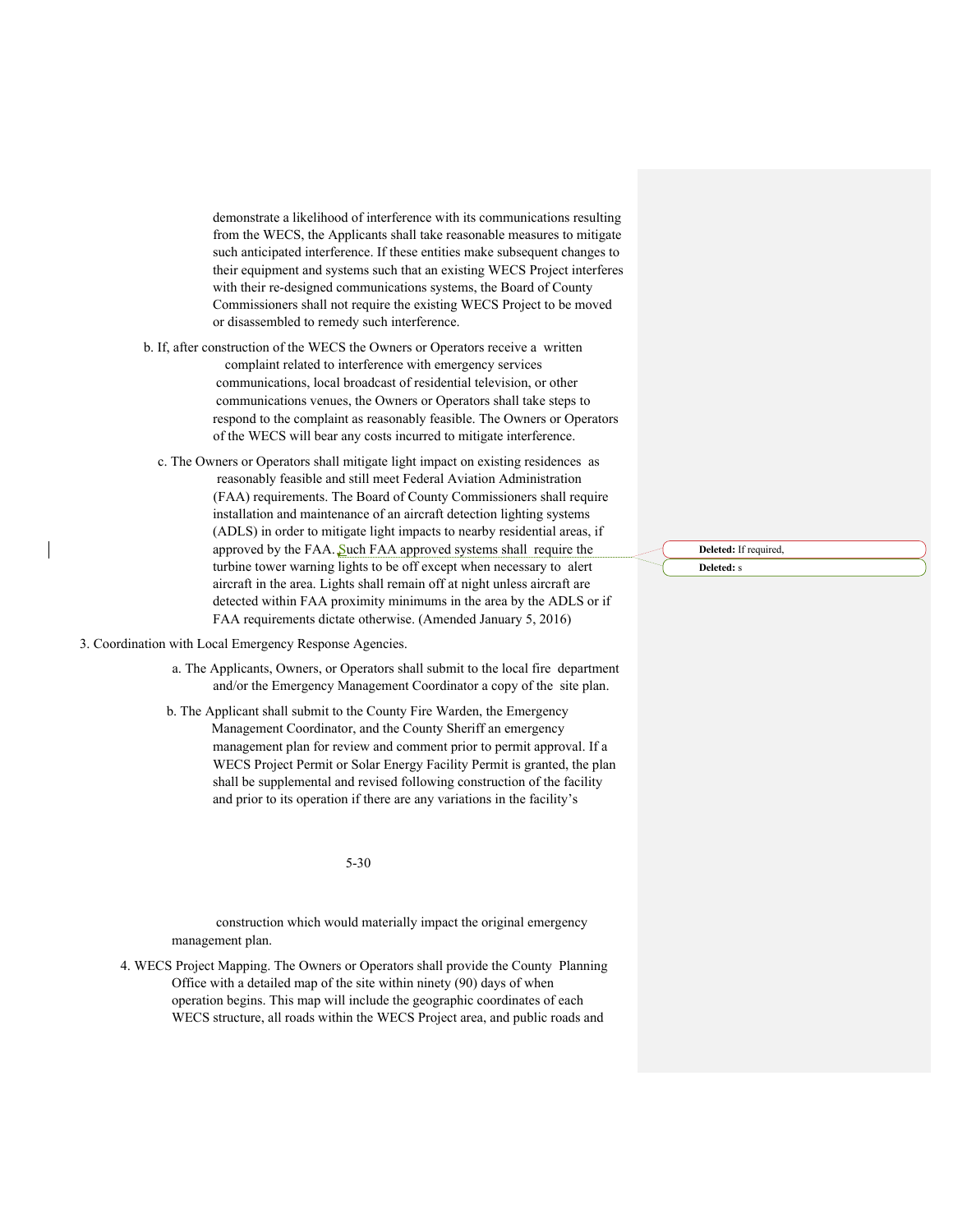turnouts connecting to roads of the WECS Project. This Map shall be updated every five (5) years or after the completion of any significant additional construction, whichever occurs first.

- **I. Socio-Economic Impacts:** Any reports prepared for the Wyoming Industrial Siting Council that address economic and social impacts shall be provided for review and used to determine proper mitigations of these impacts is proposed in the application.
- **J. Wyoming Game and Fish Department (WGF):** The Applicants are advised to request, during initial site selection, information from WGF on critical habitat of protected species that may be present. The Applicant should obtain a letter from WGF verifying that the Applicant has coordinated with WGF about the project site selection and describing any annual monitoring of wildlife impacts and mortalities, as recommended by the WGF. The Applicant will need to ensure access to the wind development area for the purposes of annual wildlife monitoring activities, if required. The Applicant need not complete duplicative studies, but shall provide the County Planning Office with wildlife studies contained in existing environmental assessments and/or formal NEPA studies such as the Environmental Impact Statements that cover the project area. The County Planning Office will also route the application to WGF for comment and review of pertinent reports. WGF will have thirty (30) days from the date it receives the application to provide the County Planning Office with its comments concerning the application. If no comments are received within thirty (30) days, the County Planning Office will assume the application is in order with the WGF and proceed with the permitting process.
- **K. Archeological and Historical Resources:** The Applicants are advised to seek comments and approval from appropriate agencies for matters concerning archaeology studies, historical importance, and any other relevant Federal, State and Local issues and to include relevant reports in the application process. The Applicant need not complete duplicative studies, but shall provide the County Planning Office with relevant historical or archeological studies contained in reports required by other jurisdictions. The County Planning Office will also route the application to the Wyoming State Historical Preservation Office (SHPO) and any other relevant agencies for comment and review. These agencies shall have thirty (30) days from the date they receive the application to provide the County Planning Office with its comments concerning the application. If no comments are received within thirty (30) days, the County Planning Office will assume the application is in order and will proceed with the permitting process.

5-31

**L. Liability Insurance:** The Owners or Operators of the WECS Project or solar energy facility shall maintain a current commercial general liability policy covering bodily injury and property damage with limits of at least one (1) million dollars per occurrence and five (5) million dollars in the aggregate. The Applicants shall provide a certificate of insurance to the Board of County Commissioners prior to the Board's approval of the submitted application, which certificate shall give no less than thirty (3) days' notice if the policy is cancelled or coverage is materially changed. If the application is approved, the Owners or Operators of the WECS or the solar energy facility shall provide a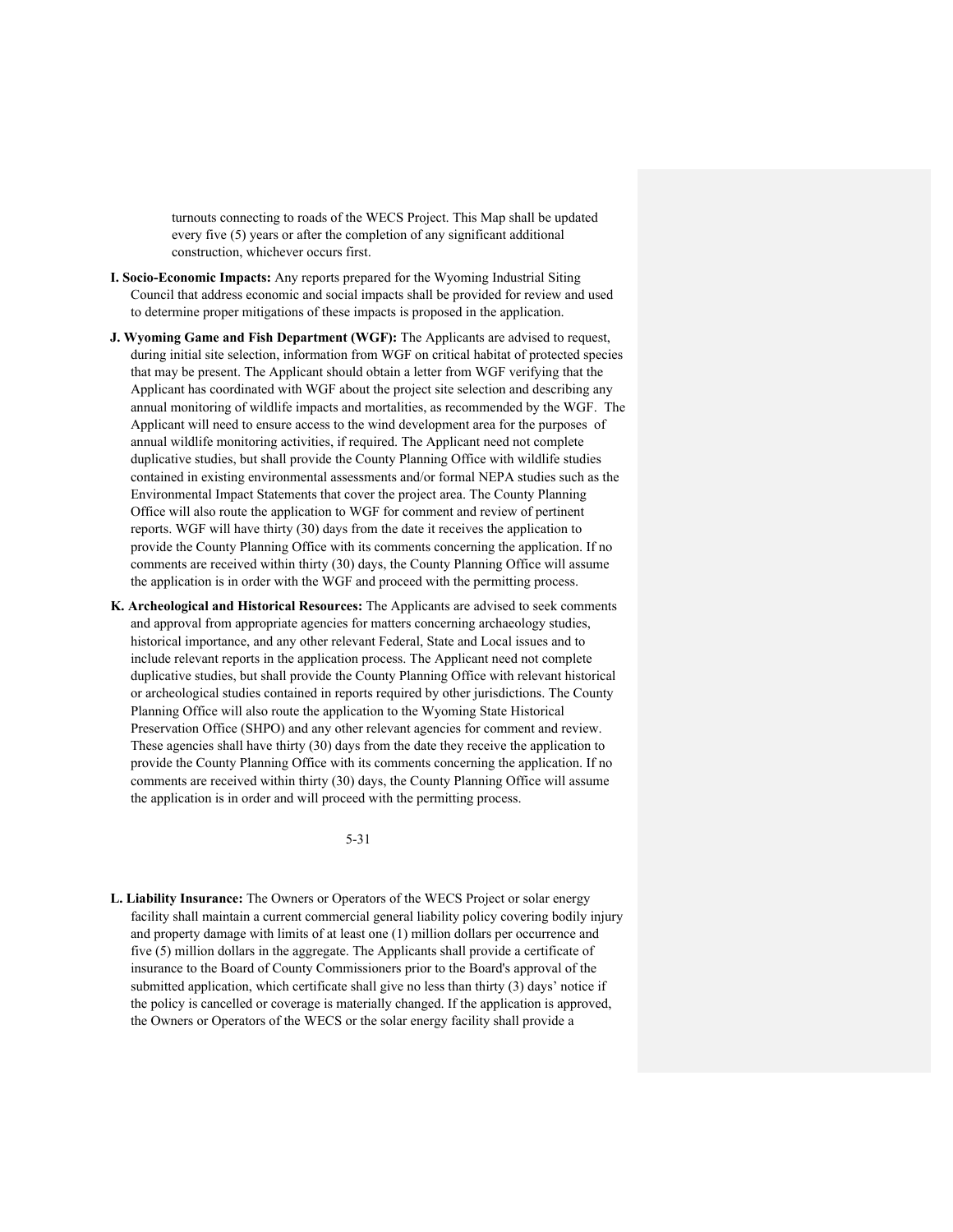certificate of insurance to the Board of County Commissioners annually throughout the life of the WECS Project. Notice of cancellation or material change, if not remedied prior to loss of such insurance, shall constitute prima facie evidence requiring revocation of the WECS Permit.

**M. Waste Management Plan:** A waste management plan that includes an inventory of estimated solid wastes and proposed disposal program for the construction, operation, and eventual decommissioning of the proposed WECS Project or solar energy facility. On-site disposal of construction waste shall not be permitted.

#### **N. Decommissioning and Reclamation:**

- 1. Provide a site and facility reclamation and decommissioning plan which indicates the planned life of the wind energy facility or the solar energy facility and the means by which the facility and its site will be decommissioned and reclaimed at the end of the facility's life and which certifies that any property owner within the wind energy facility and its site who is not the applicant has been consulted in development of the reclamation and decommissioning plan. Such plan shall comply with all requirements adopted by the industrial siting council under §§35- 12-105 (d). If the permit is granted, the plan shall be updated every five (5) years until site reclamation and decommissioning is complete.
- 2. All applications for a WECS Permit or a Solar Energy Facility Permit shall meet the requirements adopted pursuant to §§35-12-105 (d) and (e) regardless of whether the facility is referred to the industrial siting council pursuant to  $\S$ [18-5-509 or is otherwise subject to the industrial siting act.
- 3. Albany County will request that the Wyoming Industrial Siting Council include Albany County as an entity that can access the financial assurance provided for decommissioning and reclamation of the project to ensure proper decommissioning and reclamation occurs at the end of the project's
- life. **O. Remedies:**

#### 5-32

- 1. Any party aggrieved by the final decision of the Board of County Commissioners may have the decision reviewed by the district court pursuant to Rule 12 of the Wyoming Rules of Appellate Procedure.
- 2. When a decision is issued after a hearing on an application for a WECS Permit or a Solar Energy Facility Permit under these regulations, the decision is final for purposes of judicial review.

**P. Revocation or Suspension of a WECS Permit or Solar Energy Facility Permit:**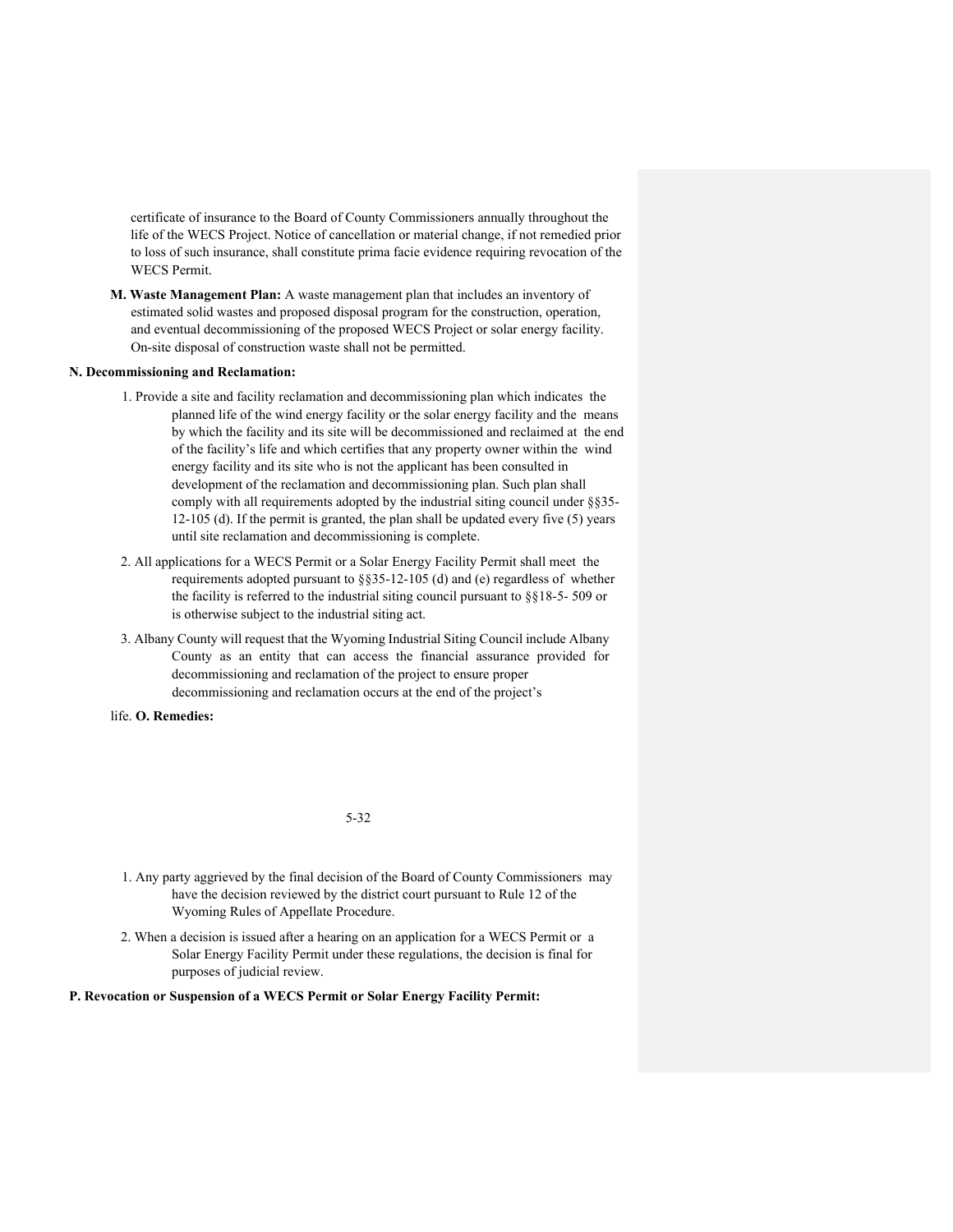- 1. The Applicant's, Owner's, or Operator's failure to materially comply with any of the above provisions shall cause a WECS Permit or Solar Energy Facility Permit to be revoked or suspended under these Regulations.
- 2. Any material false statement in the application or in accompanying statements or studies required of the applicant, if a true statement would have warranted the refusal to grant a permit shall justify the revocation or suspension of a WECS Permit or Solar Energy Facility Permit.
- 3. Failure of a permitted WECS Project or solar energy facility to transmit electricity created by wind energy or solar energy for a period of at least two (2) consecutive years or the failure to maintain land rights necessary to operate the WECS Project or solar energy facility shall justify the revocation or suspension of a WECS Permit or Solar Energy Facility Permit.
- 4. Prior to implementation of the existing County procedures for the revocation or suspension of a WECS Project Permit or Solar Energy Facility Permit, the appropriate County body shall first provide written notice to the Owners and Operators, setting forth the alleged reasoning for the revocation or suspension of the WECS Project Permit or Solar Energy Facility Permit. Such written notice shall provide the Owners and Operators a reasonable time period, not to exceed sixty (60) days, for good faith negotiations to resolve the issues that have led to the possible suspension or revocation of the WECS Project Permit or Solar Energy Facility Permit.
- 5. If the Board of County Commissioners determines in its discretion, that the parties cannot resolve the issues leading to the possible suspension or revocation of the WECS Project Permit or Solar Energy Facility Permit within the good faith negotiation period, the existing County regulation provisions addressing the resolution of such default shall govern.
- 6. Enforcement. The provisions of these Regulations are enforceable by all appropriate legal remedies including but not limited to injunctive relief or a writ of mandamus.

5-33

**Q. Referrals:** The Board of County Commissioners may refer a WECS Project or solar energy facility to the industrial siting council, if not already required to be permitted by the council, for additional permitting in accordance with §§18-5-509 and §§15-5-510. A referral shall be made only when the Board of County Commissioners finds there are potentially significant adverse environmental, social, or economic issues. A referral shall be made no longer than thirty (30) days after the application is deemed complete.

**Section 13. Home Business Permit.** Home business shall meet the following standards:

**A. Agricultural Zone and Land Use Classification:**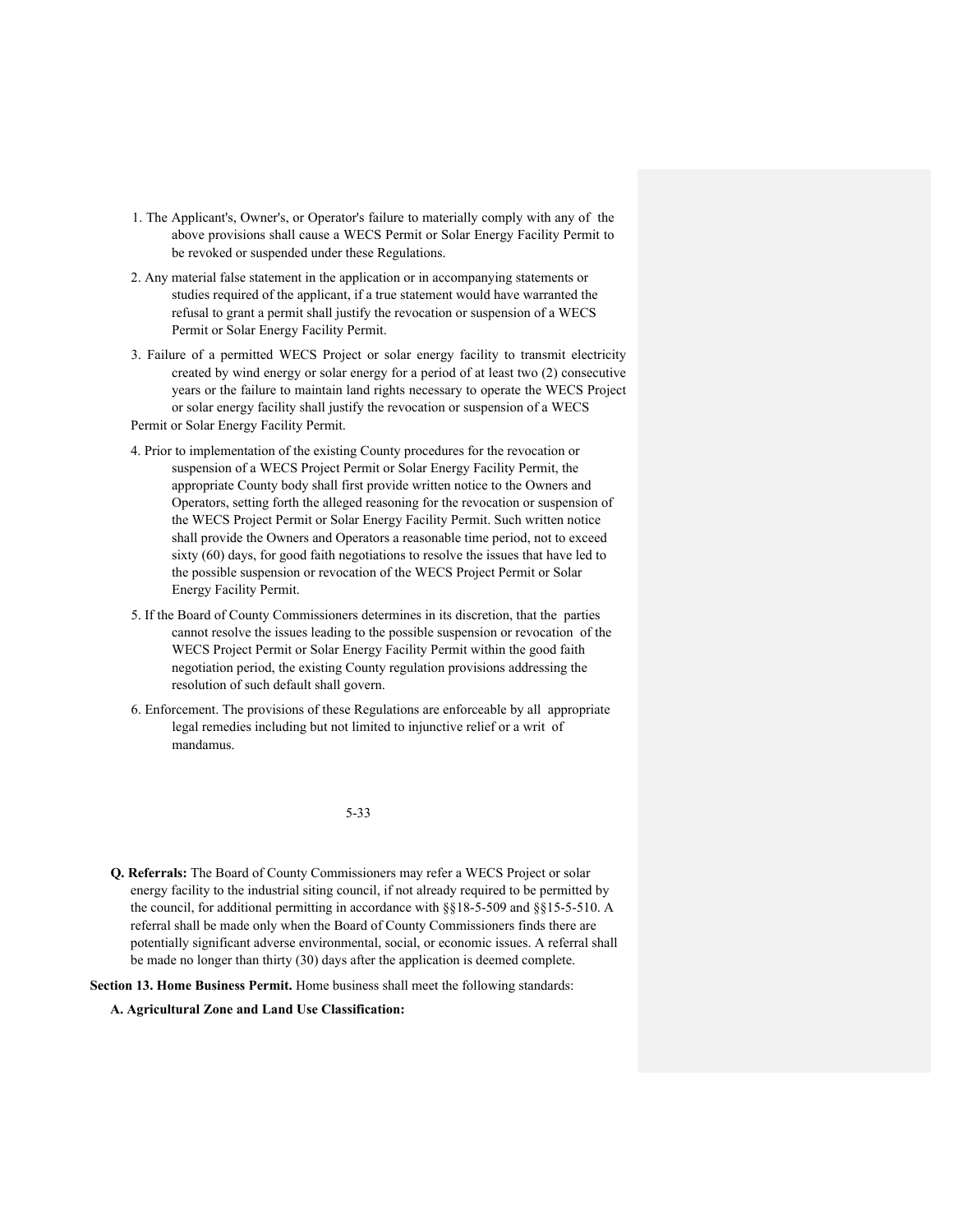1. The use shall be conducted by the inhabitants of a dwelling unit on the property.

- 2. There shall be no offensive noise, vibration, smoke, dust, odors, heat, or glare noticeable at or beyond the property line.
- 3. Generation or use of hazardous materials/wastes regulated by the Wyoming Department of Environmental Quality is prohibited.

### **B. Residential Zones and Land Use Classification:**

- 1. The use shall be conducted by the inhabitants of a dwelling unit on the property.
- 2. The architecture of the accessory structure constructed or used in the home business shall be consistent with that normally found in the zone and be visually harmonious with surrounding structures, and such accessory structures shall not number more than one (1) or contain more than fifty percent (50%) of the square footage of the primary residence.
- 3. Home business activities conducted outside of structures shall take place only during normal daylight business hours.
- 4. Traffic and parking associated with the home business shall be minimal and restricted to normal daylight business hours.
- 5. There shall be no offensive noise, vibration, smoke, dust, odors, heat, or glare noticeable at or beyond the property line.
- 6. Generation or use of hazardous materials/wastes regulated by the Wyoming Department of Environmental Quality is prohibited.

## **Section 14. Variances.**

**A. General Provisions:** A variance is an authorization for the construction or maintenance of a building or structure or for the establishment or maintenance of a use of land, which is prohibited by a zoning resolution. A variance is a determination that the use allowed is not offensive to the zoning resolution with regard to the particular circumstances. The language of a variance will be construed against the party seeking it, except in matters of triviality, such as a matter of inches constituting noncompliance.

5-34

Suggestions to Look for from public

- Setbacks
	- **Reclamation**
	- Insurance